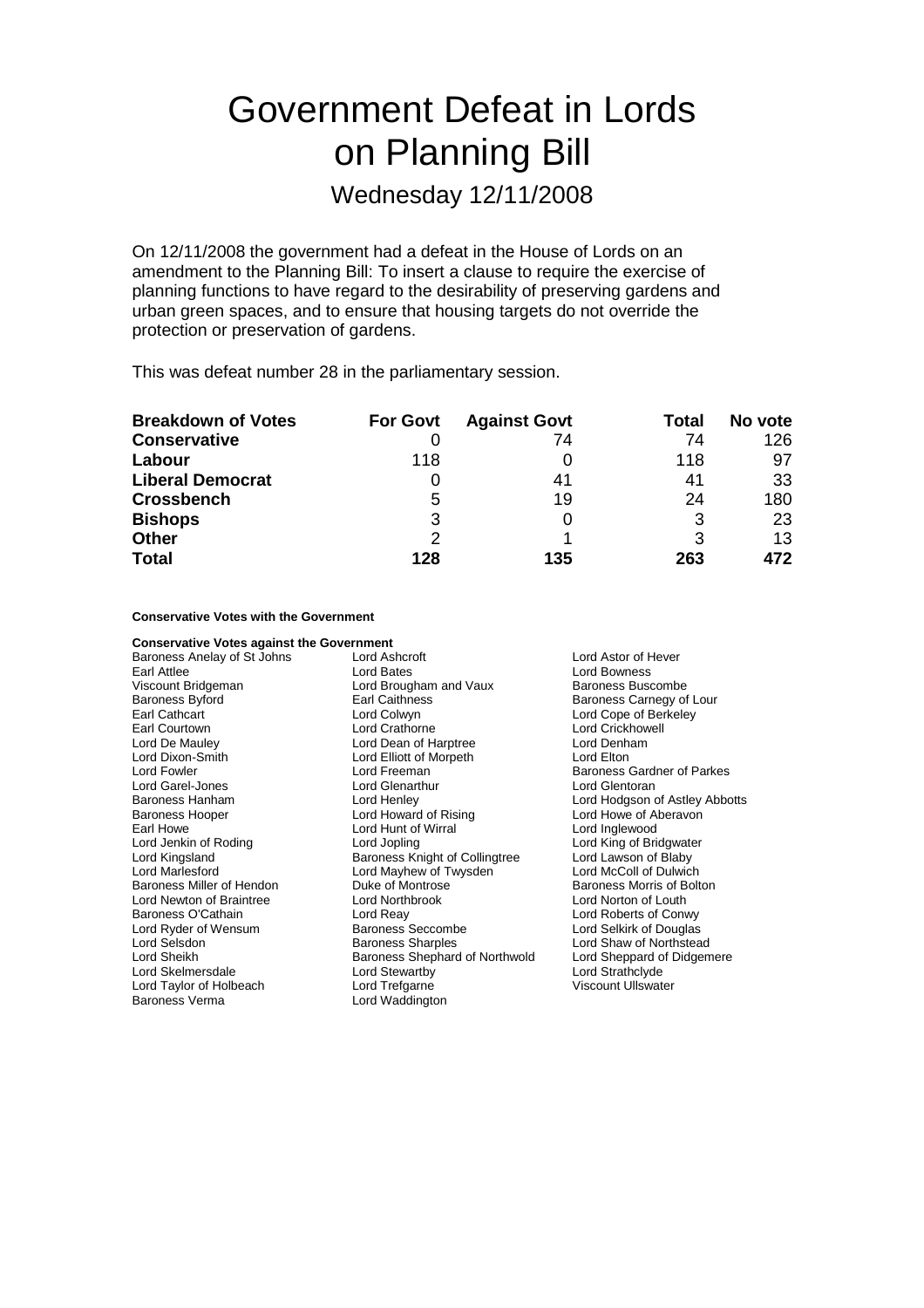### **Labour Votes with the Government**

Lord Anderson of Swansea<br>
Lord Bassam of Brighton<br>
Lord Berkeley Lord Bassam of Brighton **Lord Berkeley** Lord Bernstein of Craigweil<br>
Lord Bhattacharvva **Collact Bernet Bernet Bernstein Collact Lord Bilston** erstander Baroness Blood Baroness Blood Cord Borrie<br>
Baroness Blackstone Lord Baroness Blood<br>
Lord Bord Brett Lord Brett Lord Boyd of Duncansby Lord Bragg Lord Brett Lord Brooke of Alverthorpe Lord Campbell-Savourt Chandos<br>
Viscount Chandos Lord Christopher Viscount Chandos<br>
Lord Clarke of Hampstead<br>
Lord Clutton-Davis
Lord Clarke of Hampstead
Lord Clinton-Davis
Lord Clarke of Hemlico Lord Clarke of Hampstead Lord Clinton-Davis **Baroness Cohen of Pimlico**<br>
Lord Corbett of Castle Vale Baroness Crawley **Baroness Crawley** Lord Cunningham of Felling Lord Davidson of Glen Clova Lord Davies of Oldham Lord Dixon Lord Donoughue Lord Drayson Lord Dubs Baroness Farrington of Ribbleton Lord Faulkner of Worcester Lord Filkin<br>Baroness Ford Cord Lord Foster of Bishop Auckland Baroness Gale Baroness Ford **Exercise Seart Corporation**<br>Lord Gavron Lord Foster of Bishop Auckland Baroness Golding<br>Lord Gavron Baroness Golding Baroness Golding Lord Gavron **Baroness Gibson of Market Rasen**<br>Baroness Gibson of Market Rasen Baroness Gording Strathblane Lord Graham of Edmonton Lord Grocott Lord Harrison Lord Hart of Chilton **Lord Haskel** Lord Haskel Lord Haworth Lord Haworth<br>Baroness Hilton of Eggardon Baroness Hollis of Heigham Baroness Howells of St Davids Baroness Hilton of Eggardon Lord Howie of Troon Lord Hoyle Lord Hoyle Lord Hughes of Woodside<br>
Lord Hunt of Kings Heath Baroness Jav of Paddington Lord Jones Lord Hunt of Kings Heath **Baroness Jay of Paddington** Lord Jones<br>Baroness Jones of Whitchurch Lord King of West Bromwich Baroness Kingsmill Baroness Jones of Whitchurch Lord King of West Bromwich<br>Lord Kinnock Baroness Baroness Baroness Baroness Baroness Baroness Lord Kinnock Lord Kirkhill Lord Lea of Crondall Lord Macdonald of Tradeston Lord MacKenzie of Culkein Baroness Massey of Darwen<br>Lord Maxton Baroness McDonagh Baroness McDonagh Baroness McIntosh of Hudnal Lord Maxton **Baroness McDonagh** Baroness Mchtosh of Hudnall<br>Lord McKenzie of Luton **Baroness Morgan of Huyton** Baroness Morgan of Drefelin Lord Morris of Aberavon Baroness Morris of Yardley Lord Myners Lord O'Neill of Clackmannan Lord Parekh Lord Patel of Blackburn Lord Patel of Bradford Lord Pendry Baroness Pitkeathley<br>Baroness Quin Lord Richard **Lord Rooker**<br>
Lord Rowlands **Lord Rowlands**<br>
Lord Rowlands **Lord Rowlands** Lord Sewel Viscount Simon<br>Baroness Symons of Vernham Dean Lord Temple-Morris Baroness Symons of Vernham Dean Lord Temple-Morris **Baroness Thorn**<br>
Lord Tomlinson **Lord Truscott** Lord Truscott Lord Tunnicliffe Lord Tomlinson Lord Truscott Lord Truscott Lord Tunnicli<br>
Baroness Turner of Camden Baroness Uddin Lord Warner Baroness Turner of Camden Baroness Uddin Numer Lord Warner Lord Warner<br>
Lord Wedderburn of Charlton Lord West of Spithead Lord Lord Woolmer of Leeds Lord Wedderburn of Charlton Lord Young of Norwood Green

Baroness Adams of Craigielea Lord Adonis Communication Baroness Amos<br>
Lord Anderson of Swansea Baroness Andrews Corp Lord Archer of Sandwell Lord Bhattacharyya Baroness Billingham Lord Bilston Baroness Crawley **Corpe Corpe Corpe Baroness Crawley Corpe Baroness Crawley Corpe Baroness Crawley Corpe Corpe Corpe Corpe Corpe Corpe Corpe Corpe Corpe Corpe Corpe Corpe Corpe Corpe Corpe Corpe Corpe Corpe Corpe Corpe Cor** Lord Evans of Parkside Lord Evans<br>
Lord Faulkner of Worcester Lord Filkin Lord Gordon of Strathblane Baroness Gould of Potternewton<br>Lord Gordon of Strathblane Baroness Gould of Potternewton Lord Rea Baroness Rendell of Babergh<br>
Lord Rooker Lord Rosser

# Baroness Morgan of Drefelin<br>Lord Morris of Handsworth Baroness Scotland of Asthal<br>Lord Soley<br>Baroness Thornton

### **Labour Votes against the Government**

### **Liberal Democrat Votes with the Government**

# **Liberal Democrat Votes against the Government**

Lord Bradshaw Lord Burnett Lord Chidgey Lord Cotter Lord Dives Lord Dholakia<br>1991 - Lord Dykes Lord Dives Lord Dives Lord Dives Land Clasgow<br>2 Lord Baroness Falkner of Margravine Land Clasgow Lord Greaves **Baroness Hamwee** Baroness Hamwee Baroness Harris of Richmond<br>
Lord Kirkwood of Kirkhope Lord Lee of Trafford **Baroness Harris of Herne Hill** Lord Kirkwood of Kirkhope Lord Lee of Trafford Lord Lester of Herne Herne Baroness Lord Lester of Herne Herne H<br>Baroness Linklater of Butterstone Lord Livsey of Talgarth Baroness Maddock Baroness Linklater of Butterstone Lord Livsey of<br>Earl Mar and Kellie **Baroness Maddon** Lord Newby **Baroness Northover** Cord Razza<br>
Lord Rennard **Cord Roberts of Llandudno** Lord Rober Lord Rennard Lord Roberts of Llandudno Lord Roper Lord Sharman **Baroness Sharp of Guildford** Lord Shutt of Guildford Lord Shutt of Guildford Lord Shutt of G<br>Lord Smith of Clifton **Baroness Sharp of Alkwood** Lord Teverson Lord Smith of Clifton Lord Steel of Aikwood<br>Baroness Thomas of Winchester Baroness Thomas of V

Baroness Falkner of Margravine Baroness Thomas of Winchester Baroness Thomas of Walliswood Lord Tordoff<br>
Lord Tordoff Lord Wallace of Saltaire Lord Wallace of Saltaire

Baroness Bonham-Carter of Yarnbury<br>Lord Chidgey Earl Mar and Kellie **Earl Mar and Kellie Lord Methuen** Baroness Miller of Chilthorne Domer<br>
Lord Newby **Baroness Northover** Baroness Northover Lord Razzall

## **Crossbench Votes with the Government**<br>Lord Bew

| Lord Bew                                       | Lord Cobbold               | Lord Elystan-Morgan         |
|------------------------------------------------|----------------------------|-----------------------------|
| Viscount Montgomery of Alamein                 | Baroness Young of Hornsey  |                             |
| <b>Crossbench Votes against the Government</b> |                            |                             |
| Lord Alton of Liverpool                        | Lord Cameron of Dillington | Lord Chorley                |
| Viscount Craigavon                             | Baroness D'Souza           | Baroness Finlay of Llandaff |